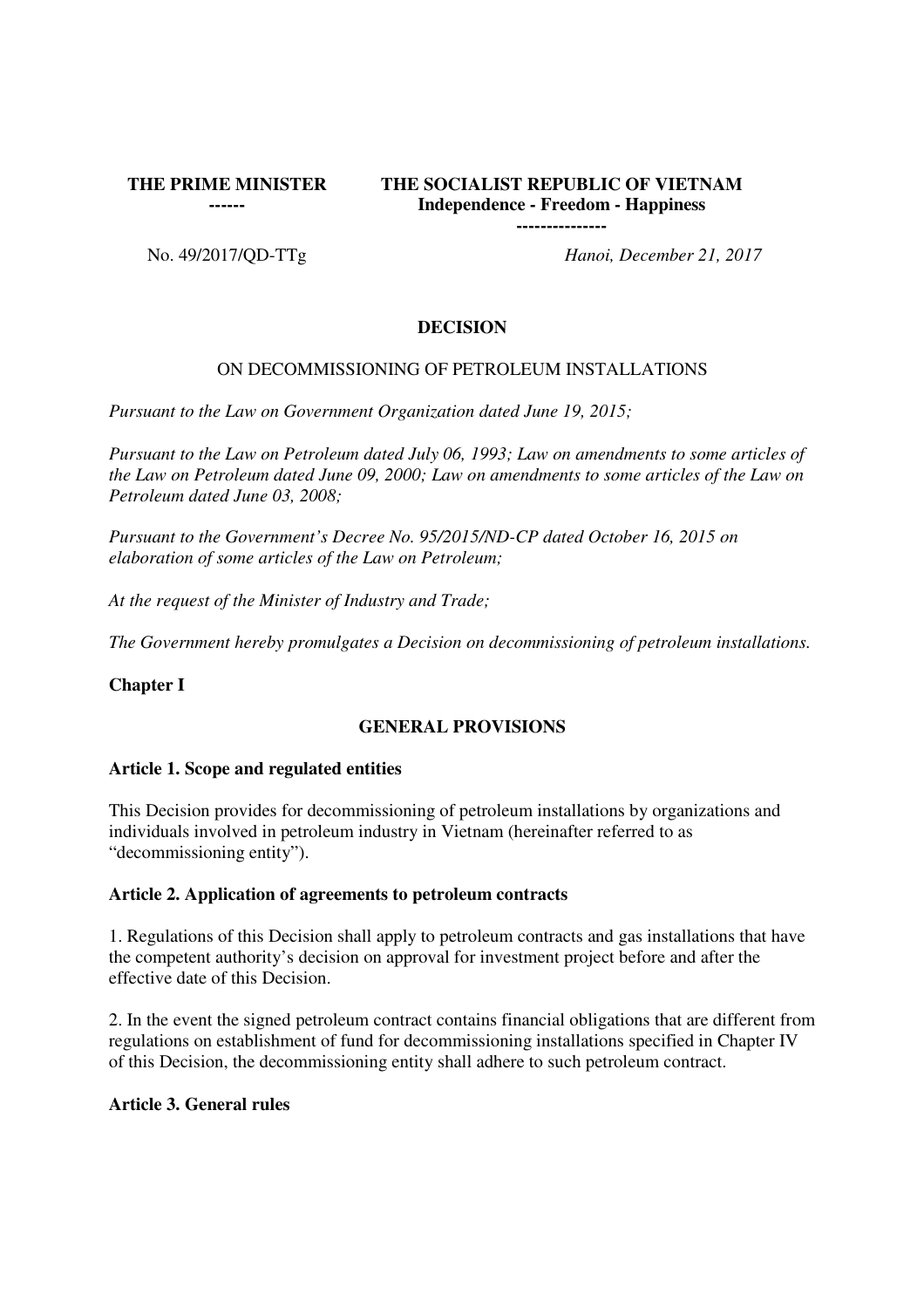1. Petroleum installations shall be decommissioned in accordance with the decommissioning plan approved by the Ministry of Industry and Trade, regulations of this Decision and relevant laws. In case the decommissioning plan has been approved but the Ministry of Industry and Trade requests no decommissioning of part or entire petroleum installation, the decommissioning entity shall comply with such request.

2. Petroleum installations must be decommissioned in a manner that ensures safety of people and environment and complies with requirements for underground protection, environmental restoration, traffic safety and other resources of the sea and mainland where the installations are located.

3. A petroleum installation must be designed so that it can be decommissioned after the project is completed or the installation is no longer used for petroleum industry or unsafe for people and environment.

# **Article 4. Definitions**

For the purposes of this Decision, the terms below shall be construed as follows:

1. "installations for field exploration and development and petroleum extraction" include floating platforms, equipment and structures constructed and installed permanently or temporarily on the mainland or within territorial waters to serve field exploration and development and petroleum extraction.

2. "gas installations" include installations for collection, treatment and transport, offshore gas pipelines, onshore gas pipelines, gas processing and treatment plants, distribution stations, pipeline delivering gas from the gas processing and treatment plant to users (excluding low pressure gas pipelines or similar pipelines delivering gas to users).

3. "underground pipeline" means a pipeline buried underground or seabed according to the design approved by the competent authority.

4. "exposed pipe section" means an underground pipe section whose abrasive coating causes it to expose or stick out of its location or that is placed on the sea surface, ground or river/lake surface.

5. "decommissioning plan" means a document containing decommissioning plan, technical, technological and environmental measures, total costs and progress in decommissioning of petroleum installations.

6. "jacket" means the steel structures, which are fixed by steel or concrete poles, and anchored to the seabed to support the topside.

7. "topside" means the upper half of a fixed installation, including structures and equipment installed on the jacket.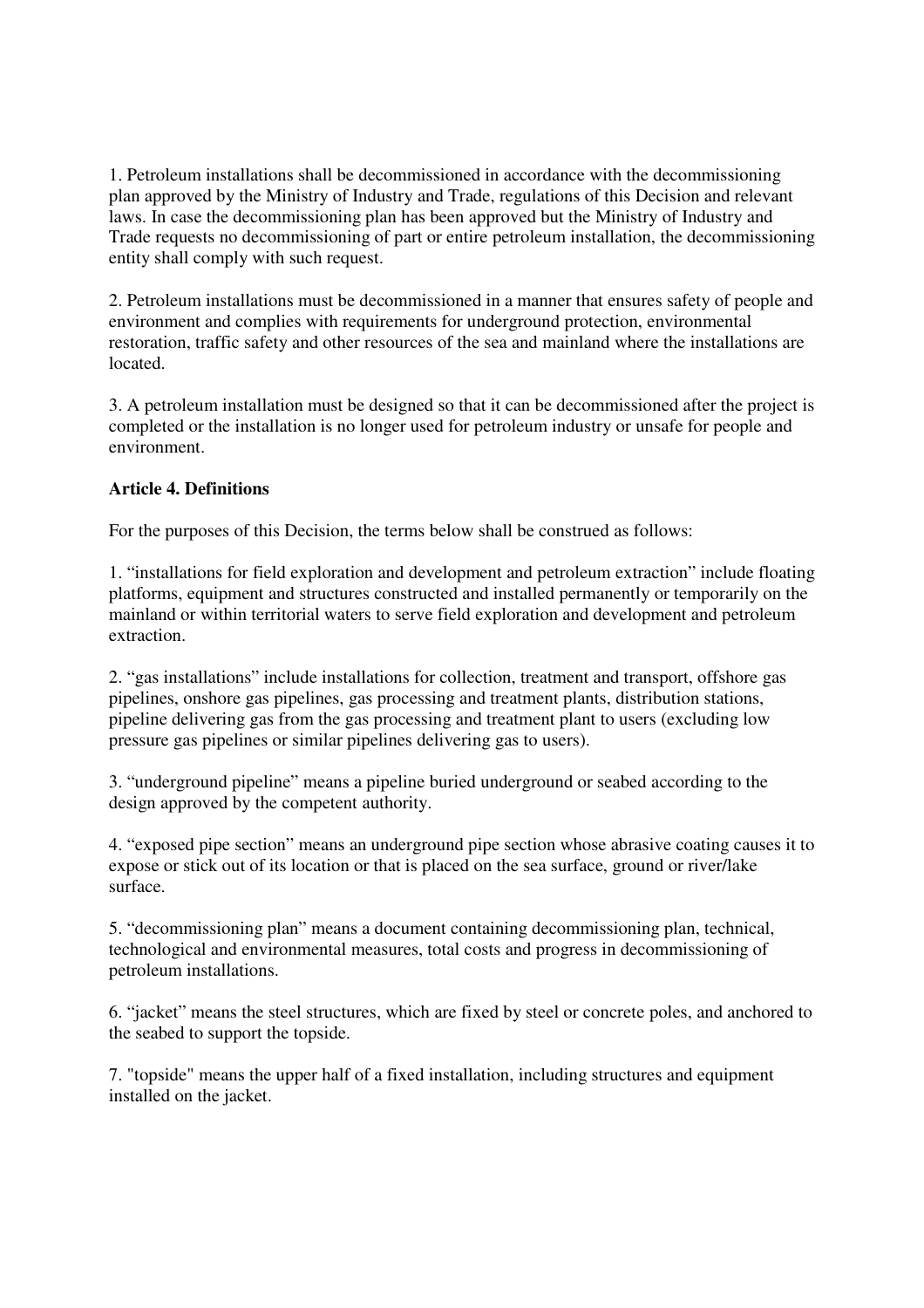8. "gas processing and treatment plant" means a place where gas is received, processed and treated.

9. "equipment" means a combination of mechanical and electronic components installed and used for petroleum industry.

10. "gas distribution station" means a place where treated gas is received to be distributed to users.

# **Chapter II**

# **FORMULATING, APPRAISING AND APPRAISING DECOMMISSIONING PLAN AND REPORTING DECOMMISSIONING**

### **Article 5. Submitting decommissioning plan**

Within 9 months from commercial extraction or 1 year from the date on which the petroleum installation is put into operation, the decommissioning entity shall formulate and submit a decommissioning plan to the Ministry of Industry and Trade for approval.

## **Article 6. Submitting the decommissioning plan for approval**

1. 1 application shall be submitted, by post or directly, to the Ministry of Industry and Trade.

2. An application for approval for the decommissioning plan includes:

a) An application form for approval for the decommissioning plan;

b) PVN's written approval for the decommissioning plan (applicable to petroleum contractor and affiliates of the PetroVietnam (hereinafter referred to as "PVN"));

c) 01 decommissioning plan;

d) 25 summaries of the decommissioning plan.

- 3. A decommissioning plan includes:
- a) Introduction to the decommissioning plan;
- b) Summary of the decommissioning plan;

c) List of facilities, equipment and structures of the petroleum installation to be decommissioned;

d) Detailed description of facilities, equipment and structures of the petroleum installation to be decommissioned;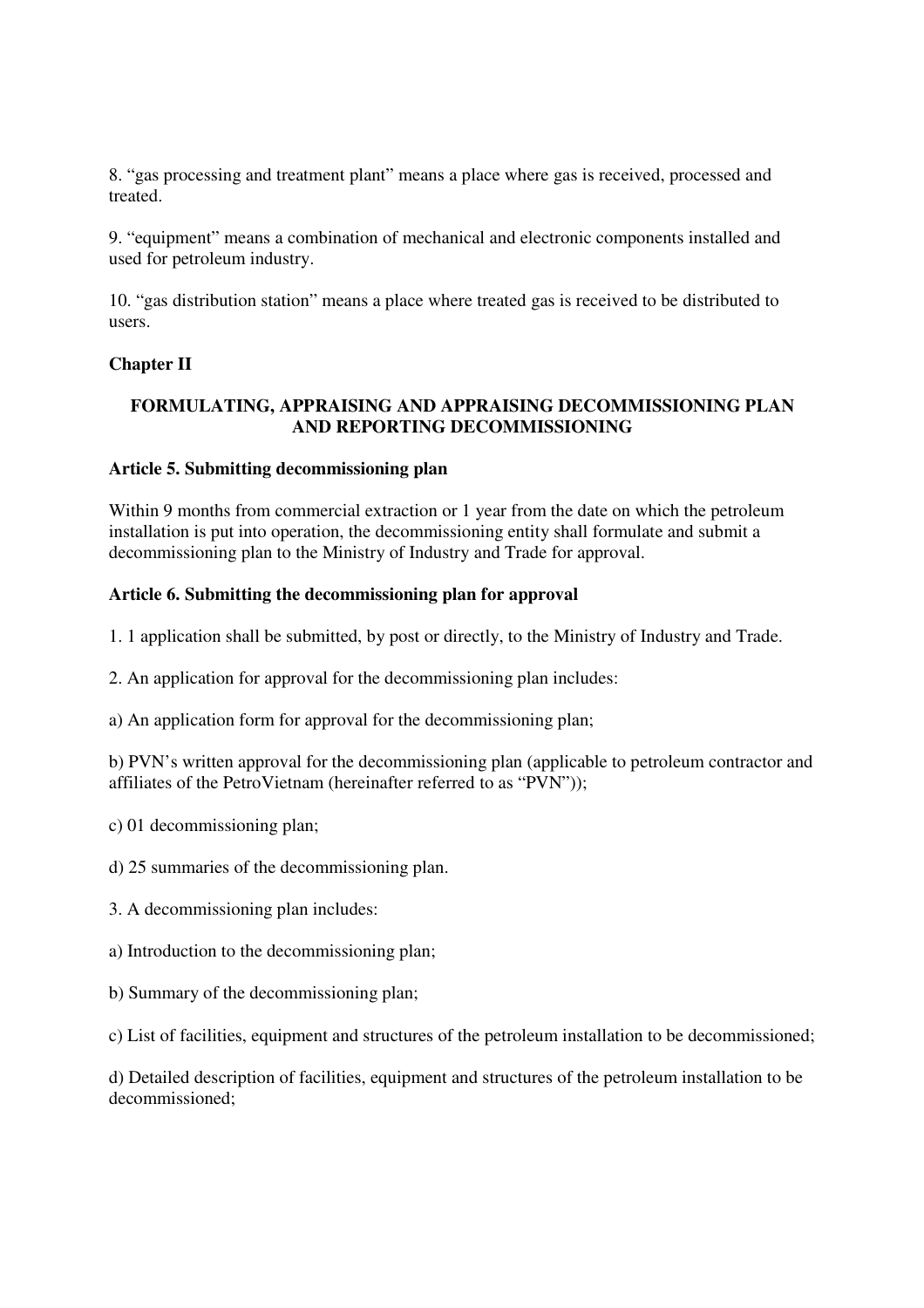dd) Technical solutions and plans for decommissioning;

e) Waste treatment and marine pollution control plan (specifying waste type and quantity, collection, storage, transport and treatment of waste during decommissioning of the installation); environmental emergency preparedness and response plan.

g) Total decommissioning costs, plan and funding progress;

h) Progress;

i) Project management and inspection;

k) Research results (if any);

l) Other contents.

## **Article 7. Procedures for appraising and approving the decommissioning plan**

1. Within 15 working days from the receipt of the documents on decommissioning plan prescribed in this Decision, the Ministry of Industry and Trade shall take charge and cooperate with ministries in carrying out the appraisal. Within 15 working days from the date of appraisal, the Ministry of Industry and Trade shall consider approving the decommissioning plan.

2. In the event the appraisal results show that the decommissioning plan needs revising, within 5 working days from the date of appraisal, the Ministry of Industry and Trade shall submit a written request for revision to the decommissioning entity or provide explanation for appraisal results.

Within 15 working days from the receipt of the revised plan or explanation for the plan from the decommissioning entity, the Ministry of Industry and Trade shall consider approving it.

#### **Article 8. Adjusting the decommissioning plan**

1. The decommissioning plan shall be adjusted in one of the following cases:

a) The adjustment or approval of the field development plan or early extraction plan or pipeline construction project or installation construction project or improvement and expansion of the installation or addition of installation items results in an estimated increase or decrease by at least 20% of the approved cost of decommissioning of the latest installation.

b) The plan shall be adjusted within 1 year before the end of the petroleum contract or petroleum extraction or termination of the gas installation;

c) The petroleum installation fails to satisfy safety requirements to maintain its operation and/or has a breakdown that cannot be handled.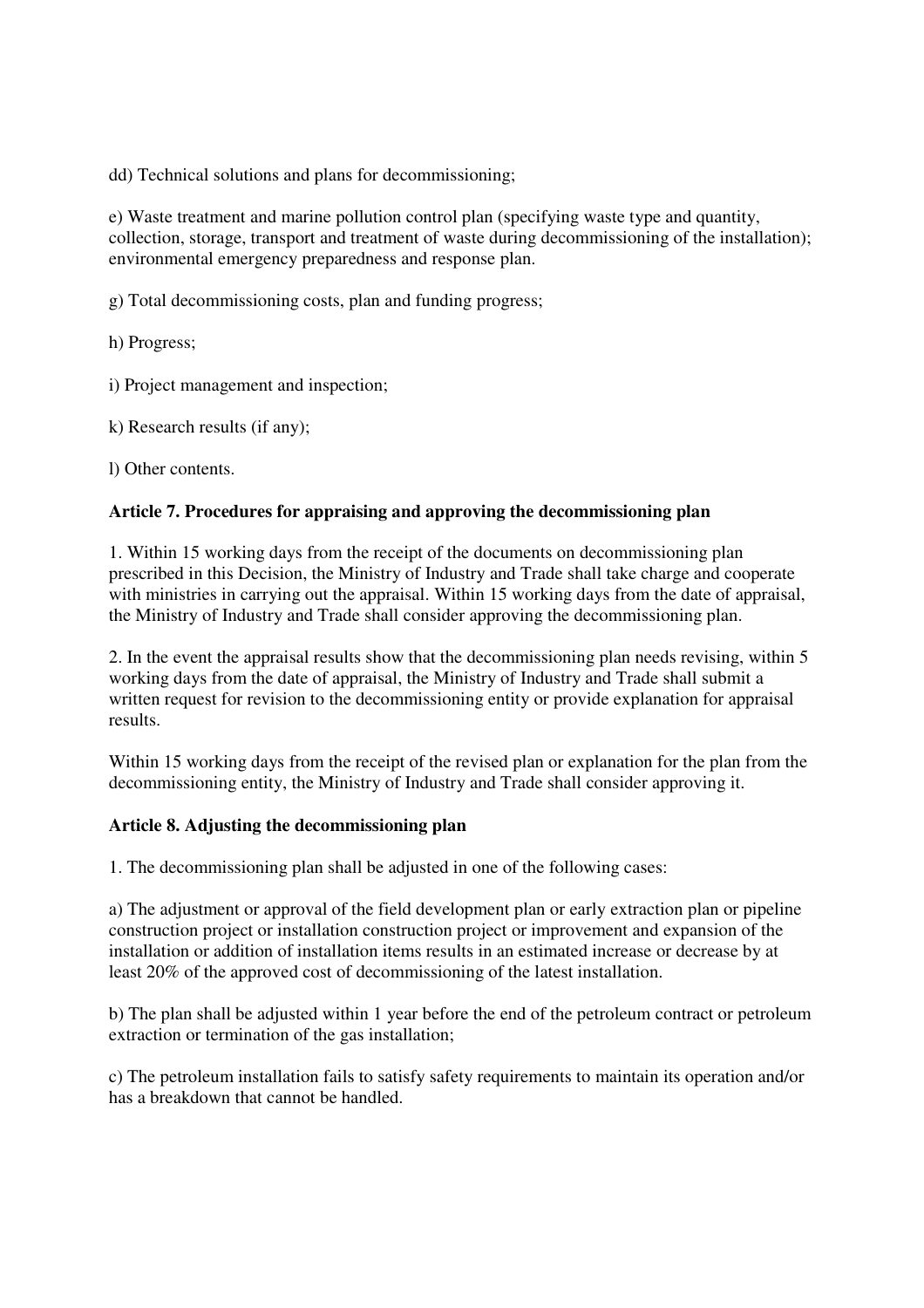2. 1 application for approval for the adjusted decommissioning plan, which is prescribed in Clause 3 of this Article, shall be submitted by post or directly to the Ministry of Industry and Trade.

3. An application for approval for the adjusted decommissioning plan includes:

a) An application form for approval for the adjusted decommissioning plan;

b) PVN's written approval for the adjusted decommissioning plan (applicable to petroleum contractor and affiliates of PVN);

c) 1 adjusted decommissioning plan;

d) 25 summaries of the adjusted decommissioning plan.

4. An adjusted decommissioning plan includes:

a) Approved contents;

b) Deviations from the approved contents, reasons therefor;

c) 1 copy of the decision on approval for the decommissioning plan, and decision on approval for the previously adjusted decommissioning plan (if any).

5. Procedures for approving the adjusted decommissioning plan are specified in Article 7 of this Decision.

## **Article 9. Preparing and approving reports on completed installation decommissioning**

1. Within 9 months from the end of the decommissioning, the decommissioning entity shall prepare and submit a report on completed decommissioning plan to the Ministry of Industry and Trade for approval.

2. A report on completed decommissioning plan includes:

a) Description of the installation and decommissioning tasks;

b) Decommissioning progress;

c) Deviations from the approved plan (if any);

d) Actual decommissioning costs;

dd) Summary of environmental safety assurance plans that have been implemented such as the waste collection, transport and treatment plan.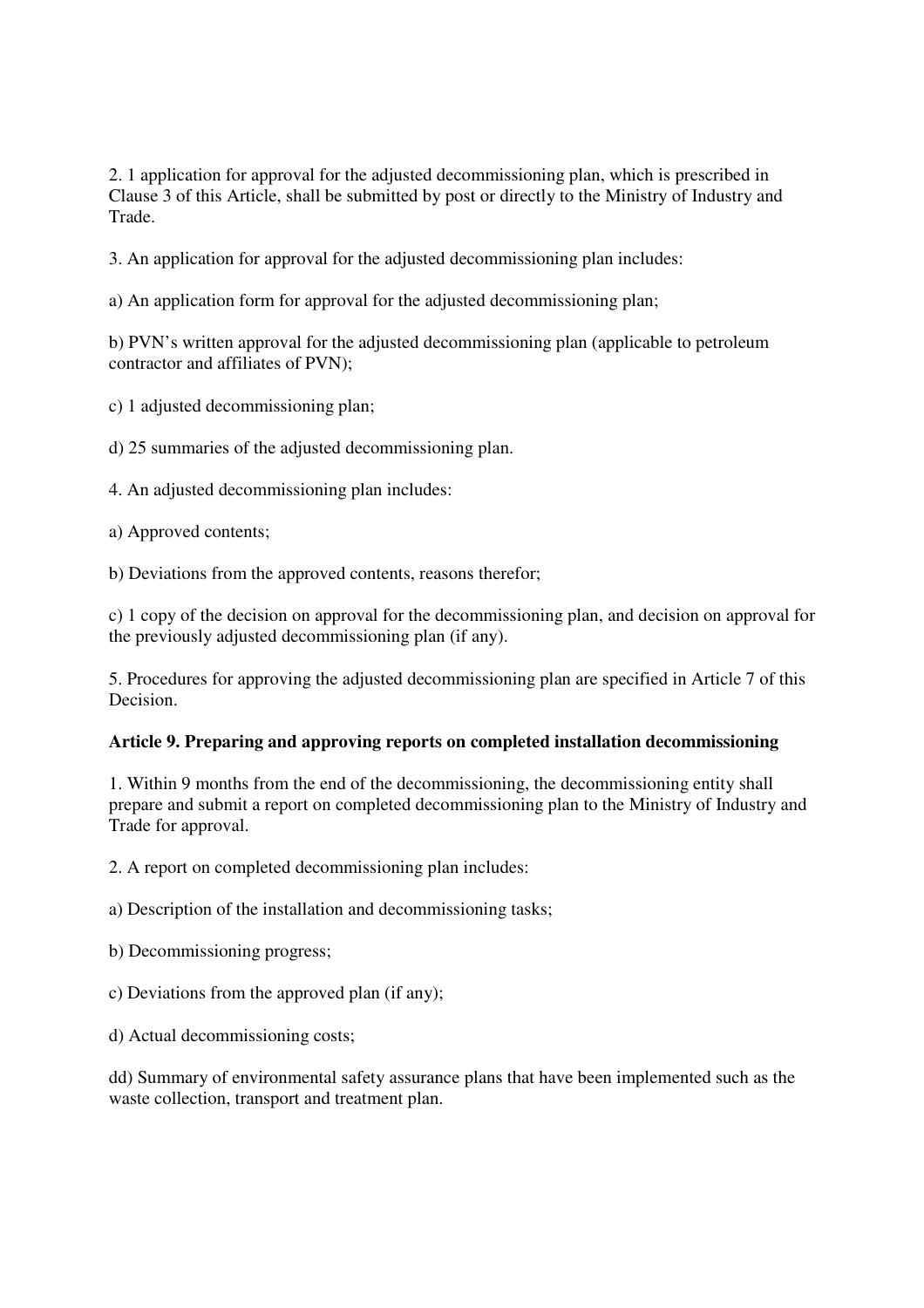e) Responsibilities for the retained installation (if any)

g) Conclusion and suggestions (if any).

3. Procedures for approving the report on completed installation decommissioning are specified in Article 7 of this Decision.

### **Chapter III**

## **INSTALLATION DECOMMISSIONING**

## **Section 1. DECOMMISSIONING OF INSTALLATIONS FOR FIELD EXPLORATION AND DEVELOPMENT AND PETROLEUM EXTRACTION**

### **Article 10. Removal of fixed offshore installations**

1. Removal of topside and associated equipment

a) Technology systems (pines, collectors, separators, storage tanks, oil pumps, pipes, etc.), fluid and cement system, cement, energy systems, fire protection systems, drill rods, extraction tubes, protective structures, anchor blocks and anchor points, anchor lines, vertical pipes and vertical pipe base, etc. must be cleaned before being removed or moved to the shore;

b) The topside and associated equipment shall be completely removed, collected and categorized for the purposes of reusing, recycling, treating or discarding as prescribed by laws;

c) Wastes must be collected and treated in accordance with regulations of law.

2. Removal of jacket and associated equipment

a) The jacket and associated equipment shall be removed to be recycled, treated or discarded in accordance with regulations of law;

b) All piles, pipes and structures anchored to the seabed must be cut so that they do not protrude from the seabed surface thus obstruct maritime operations and extraction. The depth of cut depends on eroded area of the seabed.

#### **Article 11. Removal of floating platforms**

1. Oil and chemicals must be removed from floating platforms, structures and associated connecting equipment (flexible pipes, pipes, etc.) before decommissioning.

2. Floating platforms, structures and associated equipment must be removed from their location, completely removed and moved to another location to prioritize recycling or moved to the shore to be stored, treated or discarded in accordance with regulations of law.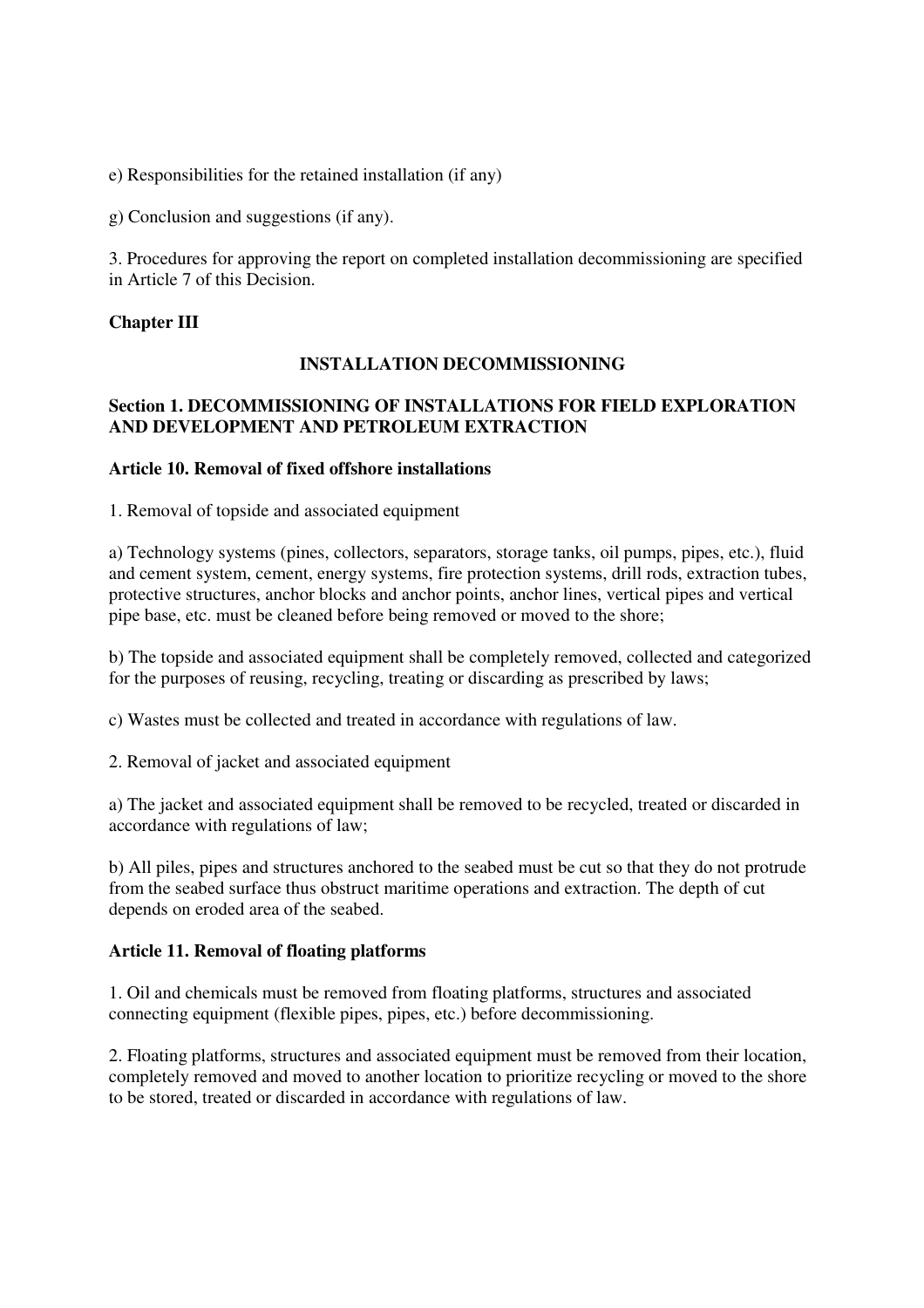# **Article 12. Removal of offshore pipelines**

1. Entire floating and hanging pipelines must be removed. Floating and hanging pipelines shall be only removed if oil, gas and chemicals are removed from such pipelines.

2. Other facilities and equipment in connection with petroleum installations (electrical cables, optical cables, subsea valves, control equipment, etc.) must be completely removed, collected and categorized for the purposes of recycling, reusing, treating or discarding in accordance with regulations of law.

3. The decommissioning entity does not have to remove underground pipelines or pipelines that do not need to be removed, but oil, gas and chemicals must be removed from such pipelines.

4. The plan for retaining underground pipelines or pipelines that do not need to be removed and cleaning pipelines shall be included in the decommissioning plan. The results of pipeline cleaning shall be included in the report on completed decommissioning.

### **Article 13. Dismantling oil wells**

In case an expired oil well needs to be dismantled but is yet to be decommissioned, it shall be dismantled in accordance with applicable regulations of law.

### **Article 14. Decommissioning of onshore installations for field exploration and development and petroleum extraction**

The decommissioning of onshore petroleum installations shall comply with Articles 10, 12 and 13 of this Decision and satisfy human and environmental safety requirements in accordance with regulations of law.

## **Section 2. DECOMMISSIONING OF GAS INSTALLATIONS**

## **Article 15. Decommissioning offshore installations for gas collection, treatment and transport and offshore gas pipelines**

1. Offshore installations for gas collection, treatment and transport shall be decommissioned as prescribed in Article 10 of this Decision.

2. Offshore gas pipelines shall be decommissioned as prescribed in Article 12 of this Decision.

## **Article 16. Decommissioning of onshore, river or lake gas pipelines and fixed installations**

1. Onshore, river or lake gas pipelines must be decommissioned. They shall be only decommissioned if oil, gas and chemicals are removed from them.

2. In the event the gas pipeline is laid under the fixed installations or rivers, lakes or canals without affecting waterway traffic, the decommissioning entity does not have to decommission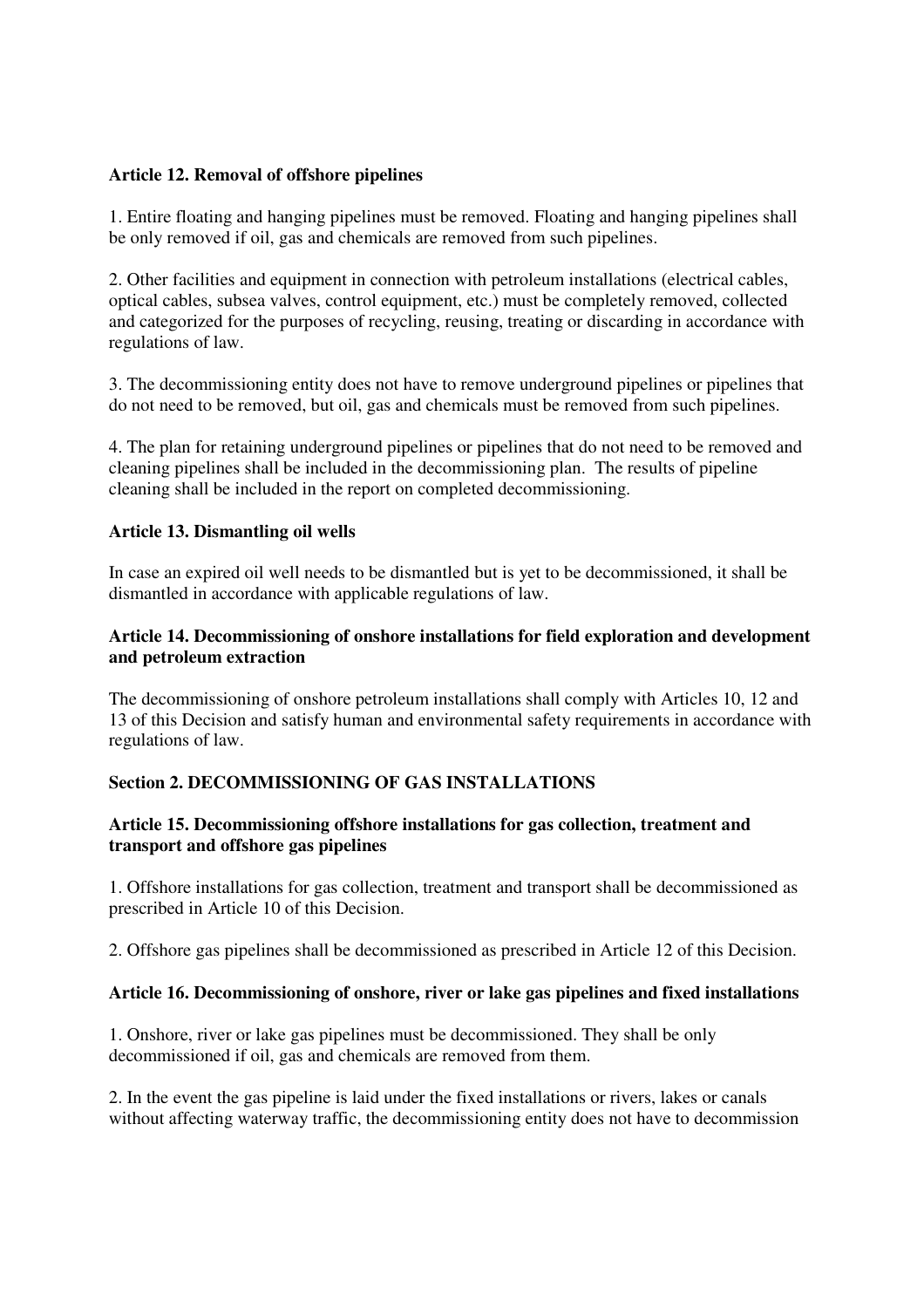such pipeline, but oil, gas and chemicals must be removed from it. The plan for retaining the pipeline that does not need to be decommissioned but requires cleaning shall be included in the decommissioning plan. The results of pipeline cleaning shall be included in the report on completed decommissioning.

## **Article 17. Decommissioning of gas processing and treatment plants**

1. The gas processing and treatment plant shall be cleaned before decommissioning.

2. Facilities and associated equipment shall be completely decommissioned, collected and categorized for the purposes of reusing, recycling, treating or discarding in accordance with regulations of law.

3. Before discharge, wastes must be collected and treated in accordance with regulations of law.

# **Section 3. GENERAL REQUIREMENTS FOR PETROLEUM INSTALLATION DECOMMISSIONING**

# **Article 18. Waste treatment and manag3ment**

The decommissioning entity shall treat and manage wastes in accordance with regulations of law.

## **Article 19. Safety assurance**

1. The decommissioning entity shall ensure that the decommissioning is carried out in a safe manner and in accordance with regulations on petroleum and maritime safety management.

2. Before petroleum installation decommissioning, the decommissioning entity shall submit safety documents, including safety management program, risk management report and emergency response plan to the Ministry of Industry and Trade for approval.

3. Contents and procedures for approving safety management program, risk management report and emergency response plan shall comply with regulations of law.

4. During decommissioning of petroleum installations, the decommissioning entity shall comply with the following requirements:

a) Establish, maintain and develop safety management system that shall control risks from decommissioning;

b) Ensure that risks from decommissioning must be determined, analyzed and assessed, adopt solutions for controlling and minimizing risks and defining acceptable level of risk in accordance with regulations of law;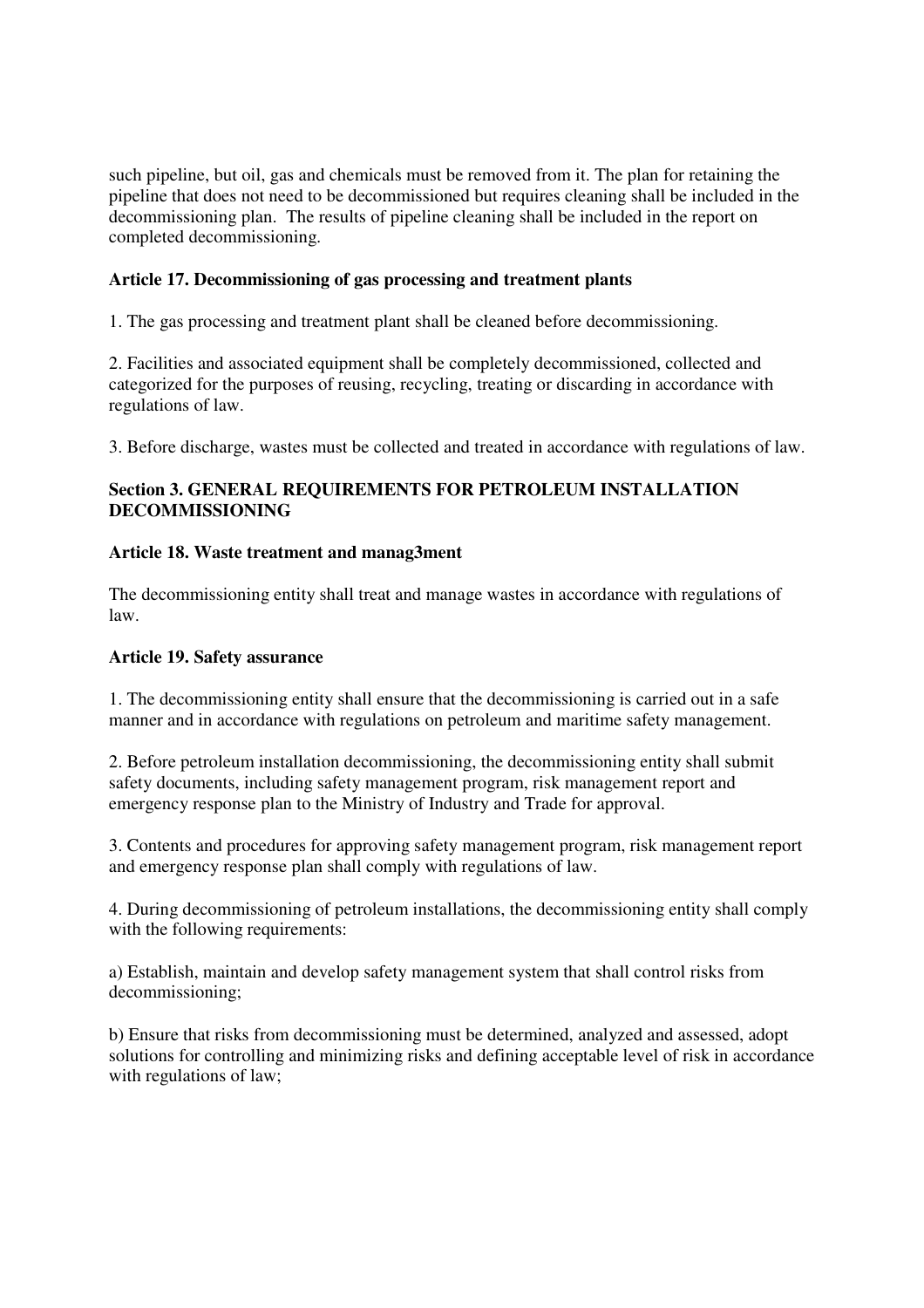c) Establish and maintain an emergency response system in a manner that necessary response plans are implemented quickly and effectively, thereby reducing damages caused by accidents to people, environment or properties;

d) Ensure occupational safety and hygiene during decommissioning of petroleum installations;

dd) Take necessary measures to ensure safety of people, properties and environment and report threats to safety of people, properties and environment to the Ministry of Industry and Trade and the Ministry of Natural Resources and Environment.

## **Article 20. Environmental safety assurance**

1. Carry out environmental monitoring upon decommissioning of petroleum installations

a) Before decommissioning, the decommissioning entity shall carry out and prepare a report on environmental monitoring and submit it to the Ministry of Natural Resources and Environment. Monitoring results shall be included in the decommissioning plan. In the event the decommissioning entity has carried out environmental monitoring for 2 years from the end of the monitoring to before the date of decommissioning, the decommissioning entity may use and report the data included in the monitoring to the Ministry of Natural Resources and Environment;

b) Within 9 months from the end of the decommissioning, the decommissioning entity shall carry out and prepare a report on environmental monitoring and submit it to the Ministry of Natural Resources and Environment. The environmental monitoring report shall include assessments of effects of the decommissioning, residual effects of entire decommissioning and natural resilience of the environment. Post-decommissioning monitoring results shall be included in the report on completed petroleum installation decommissioning;

c) Monitoring station network, analysis parameters and environmental assessment are the same as those established and carried out when performing monitoring works during petroleum extraction and operation of petroleum installations.

2. Environmental monitoring scope, network, samples and parameters

a) Regarding petroleum installation decommissioning, the environmental monitoring is carried out similarly to the last one carried out during petroleum installation operation.

b) Regarding pipeline decommissioning, environmental monitoring is carried out similarly to the one carried out before installation of the pipeline.

3. Waste decommissioning and scene cleaning

a) Waste decommissioning and survey shall be included in the decommissioning plan;

b) After each decommissioning, the decommissioning entity shall survey waste to determine and recall wastes generated during the decommissioning of the current or previous installations.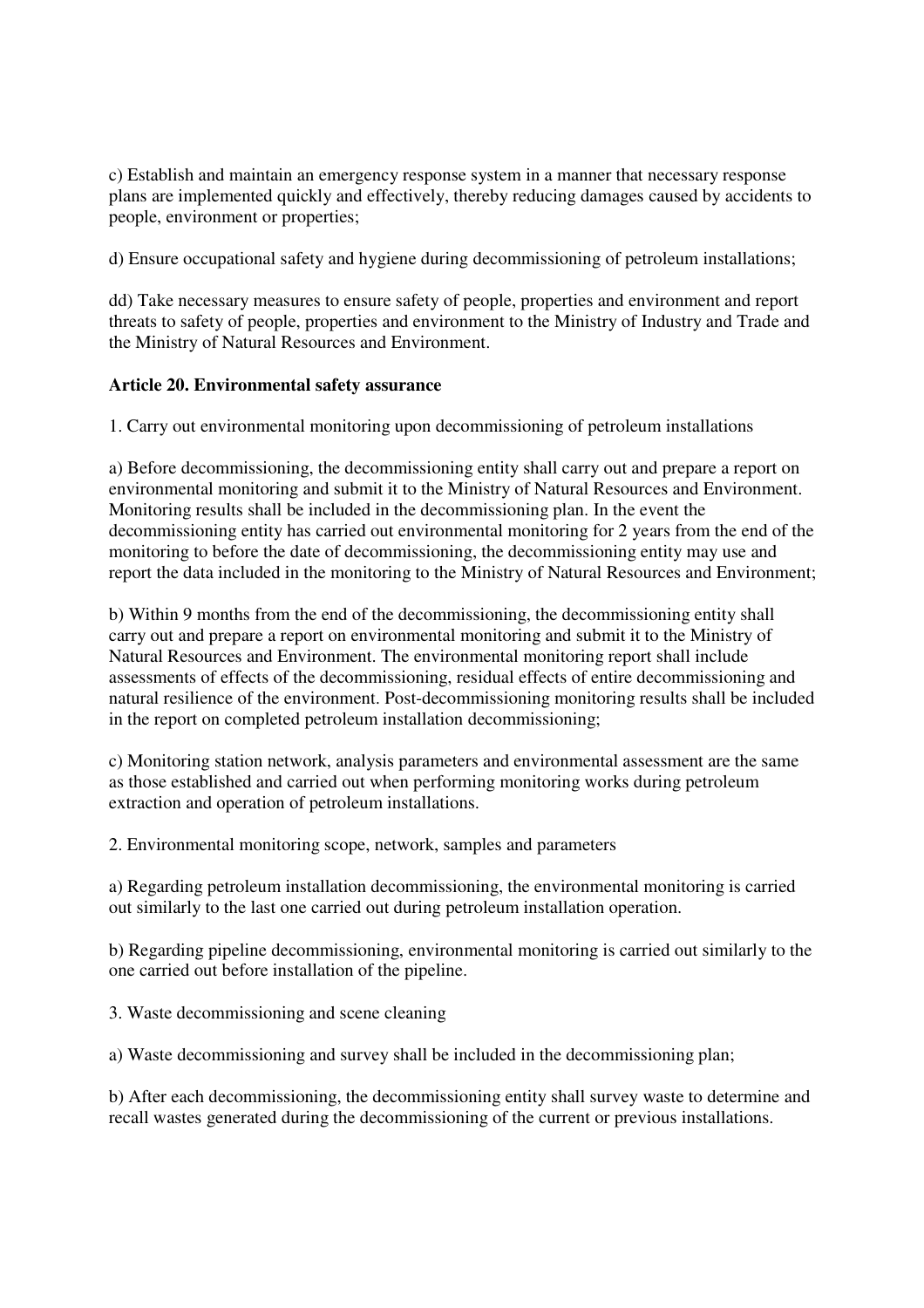c) The scope of the waste survey is from the outer edge of the petroleum installation

- Regarding an oil well: Within a radius of at least 90 m;
- Regarding a production platform: Within a radius of at least 100 m;
- Regarding subsea wellheads and subsea distribution assembly: Within a radius of at least 90 m.
- Regarding pipelines and other petroleum installations: Within a radius of at least 10 m.
- 4. The decommissioning entity shall respond to environmental emergencies (if any).

5. The decommissioning entity shall inform the Ministry of Natural Resources and Environment, the Ministry of Industry and Trade and the People's Committee of the province where the petroleum installation is located of plans and resources for response to environmental emergencies during petroleum installation decommissioning.

## **Article 21. Special cases**

1. During operation, if the petroleum installation is seriously damaged or presents threats to safety of petroleum industry, the decommissioning entity shall immediately remove part or entire petroleum installation and inform the Ministry of Industry and Trade.

2. Upon petroleum installation decommissioning, if a force majeure event occurs and obstructs the decommissioning, resulting in failure to decommission the petroleum installation according to the approved plan, the decommissioning entity shall make adjustments to the approved plan and submit them to the Ministry of Industry and Trade.

The decommissioning entity shall submit a report on adjusted contents, by post or directly, to the Ministry of Industry and Trade. Within 15 working days from the receipt of the report, the Ministry of Industry and Trade shall consider approving it. In case of rejection, the Ministry of Industry and Trade shall provide explanation in writing.

## **Article 22. Suspension of petroleum installation decommissioning**

1. The decommissioning entity carrying out petroleum exploration or relevant one owning the gas installation may make a proposal for suspension of petroleum installation decommissioning as prescribed in Clauses 2, 3 and 4 of this Article.

2. Conditions for suspension of petroleum installation decommissioning

a) The petroleum installation shall have its integrity maintained and pose no risks to future decommissioning;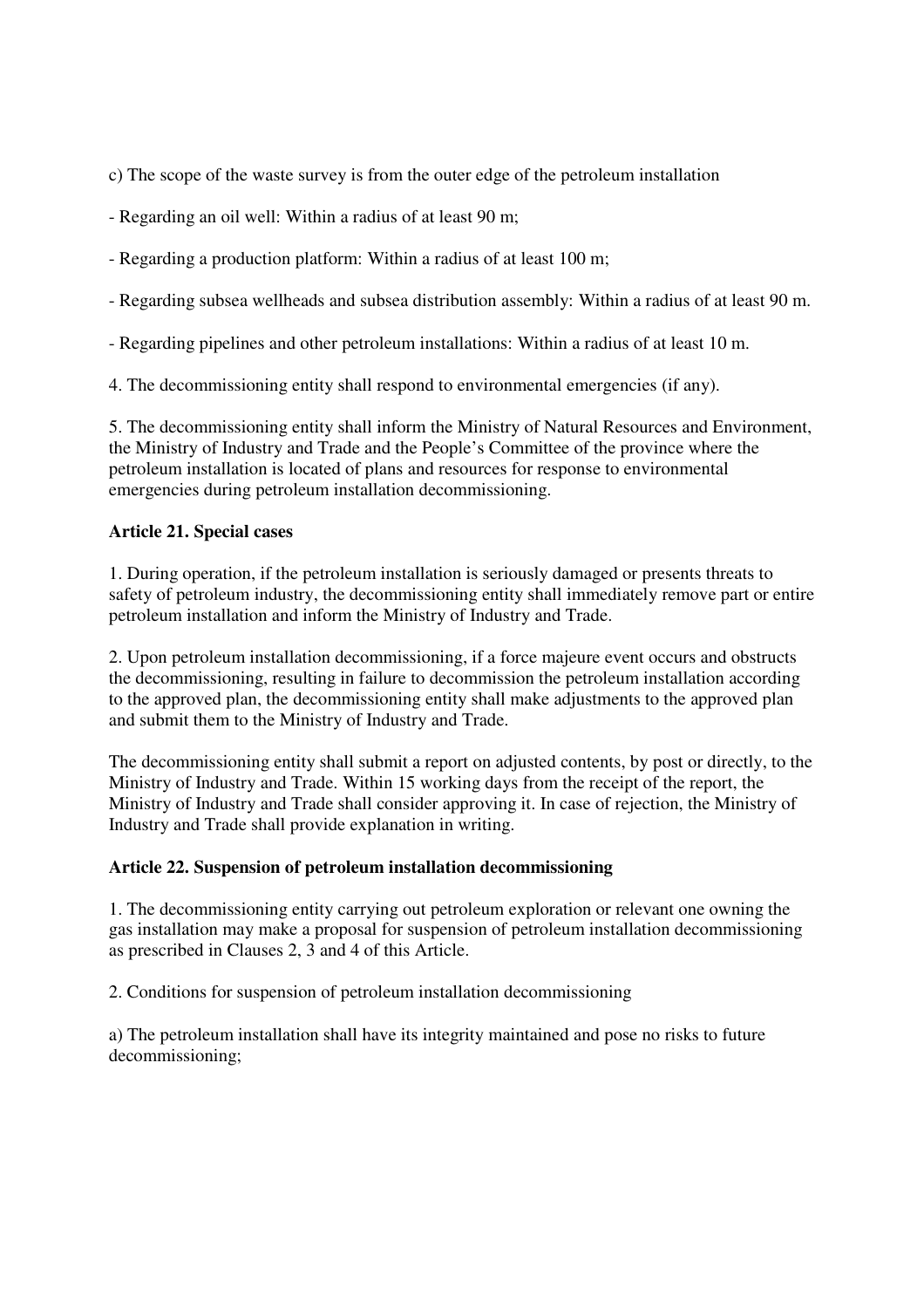b) The petroleum installation decommissioning shall be suspended in accordance with general, maritime and environmental safety requirements prescribed by Vietnam's laws and Good International Petroleum Industry Practices;

c) The suspension of petroleum installation decommissioning shall be significant to scientific research, national defense, security and other necessary cases;

d) The decommissioning fund shall be established and used according to the approved decommissioning plan;

dd) The oil well decommissioning shall be only suspended if the decommissioning entity takes full responsibility for issues arising from suspension of decommissioning.

e) The petroleum installation must be filled to capacity and satisfy safety requirements.

3. The decommissioning entity shall submit the proposal for suspension of the petroleum installation decommissioning, by post or directly, to the Ministry of Industry and Trade. A proposal for suspension of the petroleum installation decommissioning includes:

a) State of the petroleum installation;

- b) A decommissioning plan;
- c) Reasons for proposal for suspension of the petroleum installation decommissioning;
- d) Potential risk management;
- dd) Expected time for decommissioning;
- e) Solutions for maintaining integrity of the installation;

g) Conclusion and suggestions.

4. Procedures for approving the proposal for suspension of petroleum installation decommissioning are specified in Article 7 of this Decision.

#### **Article 23. Retaining petroleum installation**

1. In case the decommissioning entity has provided sufficient fund for the approved decommissioning plan, the petroleum installation shall be partially or fully retained in one of the following cases:

a) It is not technically feasible to decommission the petroleum installation;

b) Solutions for decommissioning the petroleum installation have been taken but the installation still fails to be decommissioned in a safe manner;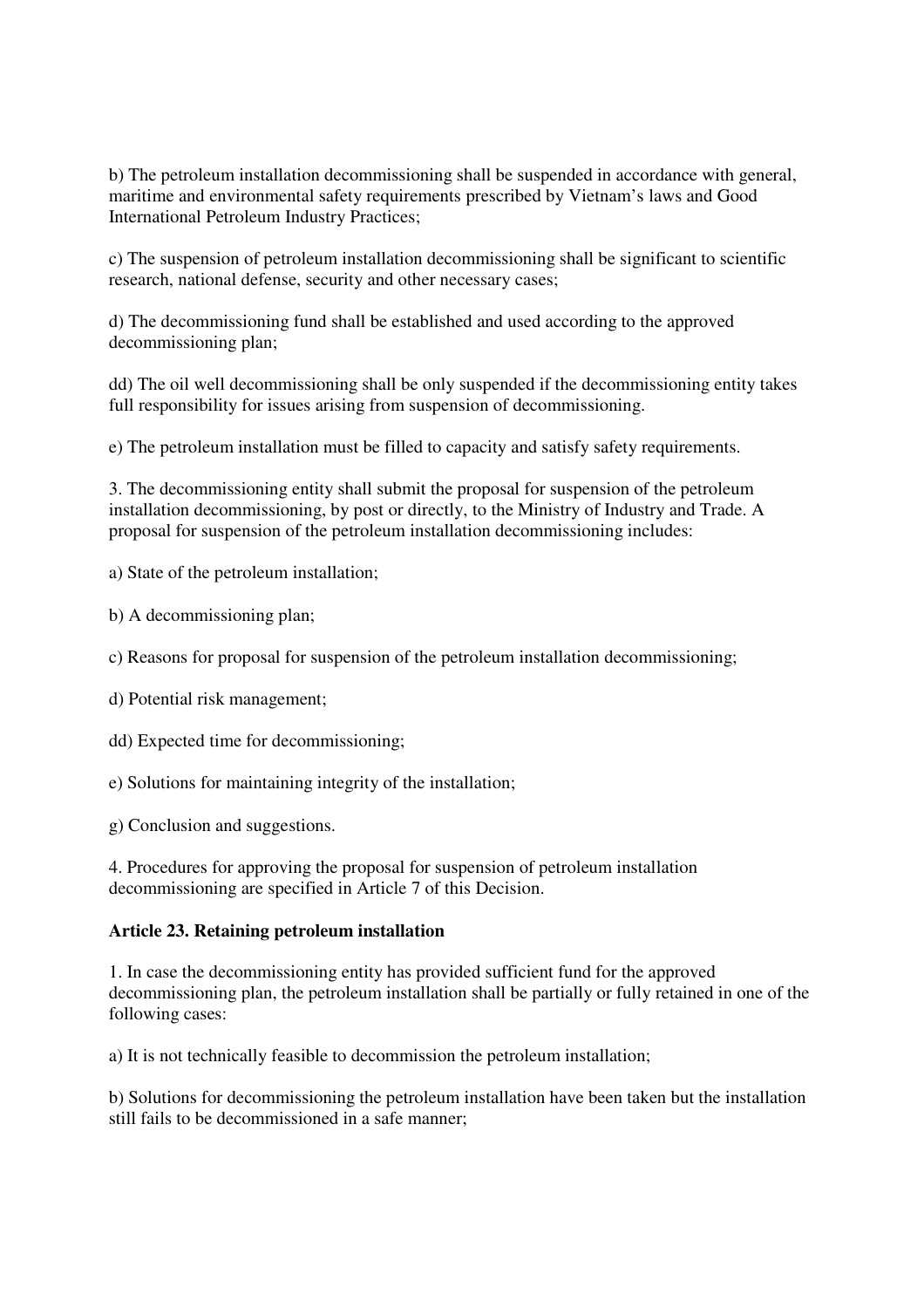c) The decommissioning of the petroleum installation may harm people or seriously affect maritime environment, but does not affect maritime safety;

d) A pipeline is yet to be buried underground but is entirely buried in a natural manner over time and exists as underground ones or a section of the pipeline still floats but the decommissioning entity buries it;

dd) Wellhead equipment; underground installation; concrete piles, pipes and anchor block, and jacket structures anchored to the seabed of the territorial waters have a water depth of at least 500 m, except for national defense reasons;

e) Casing pipe of the oil well, piles, pipes and structures anchored to the seabed from the seabed and above are removed and retained;

g) Installations have its benefits proved when retained.

2. The decommissioning entity shall submit the proposal for retention of the petroleum installation, by post or directly, to the Ministry of Industry and Trade. A proposal for retention of the petroleum installation includes:

a) State of the petroleum installation;

b) Reasons for proposal for retention of the petroleum installation;

c) Potential risk management;

d) Solutions for maintaining integrity of the installation;

dd) Conclusion and suggestions.

3. The Ministry of Industry and Trade shall consider approving the retention of the petroleum installation as prescribed in Clause 1 of this Article. Procedures for approving the proposal for retention of the petroleum installation are specified in Article 7 of this Decision.

4. Responsibilities of the decommissioning entity for retention of the petroleum installation

a) Submit an application for establishment of aids to navigation to a competent authority;

b) Install marine signaling devices in the retained petroleum installations;

c) Transfer entire decommissioning fund and relevant legal documents to PVN.

### **Chapter IV**

# **FUND FOR DECOMMISSIONING PETROLEUM INSTALLATIONS**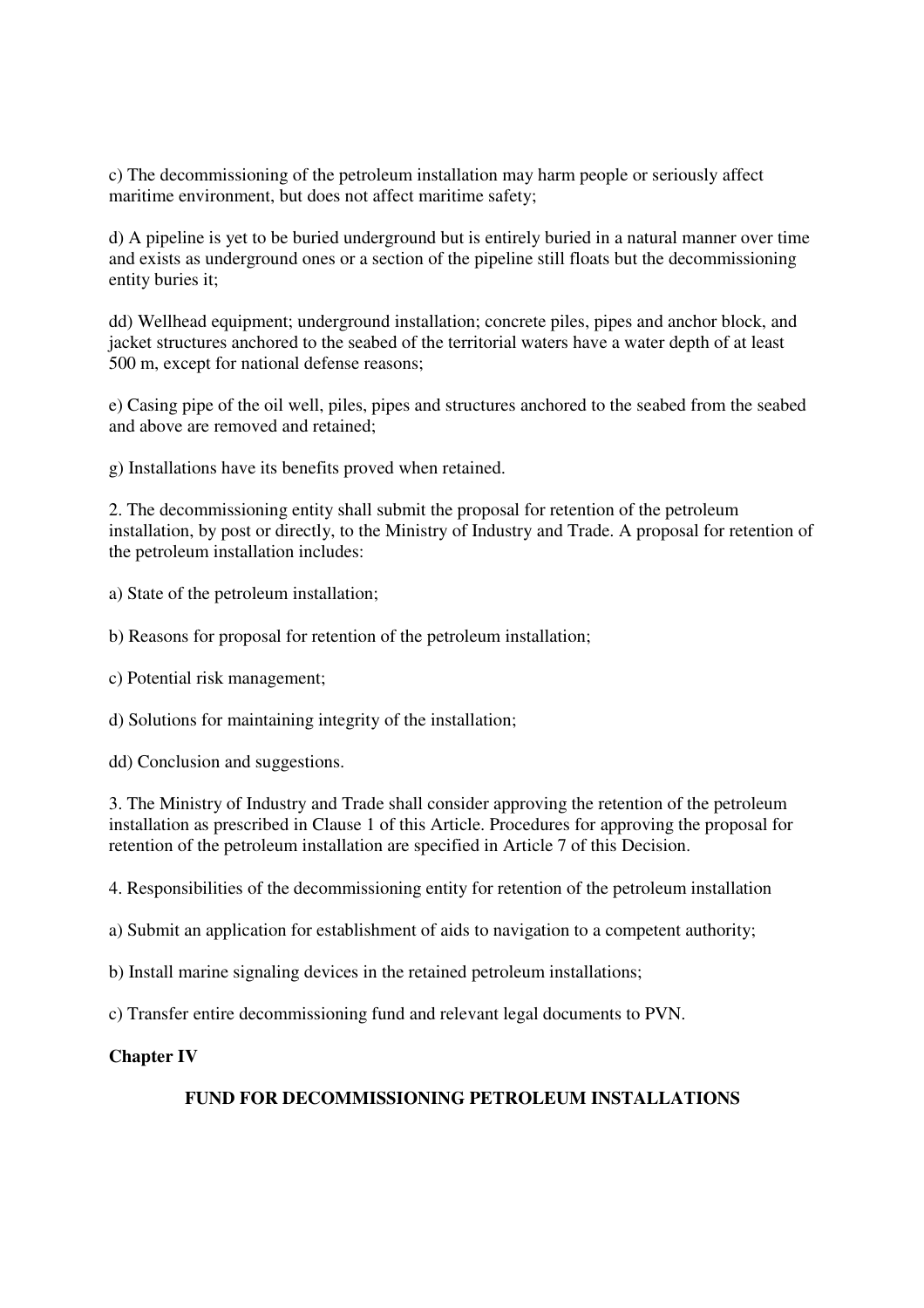# **Section 1. FUND FOR DECOMMISSIONING INSTALLATIONS FOR FIELD EXPLORATION AND DEVELOPMENT AND PETROLEUM EXTRACTION**

# **Article 24. Obligations to decommission petroleum installations during petroleum exploration**

1. During petroleum exploration, the decommissioning entity shall decommission the petroleum installation to serve exploration (oil wells, equipment, other facilities) if such installation is no longer needed or used for petroleum industry according to the working plan and annual budget (payment to fund is not required).

2. Costs incurred in connection with decommissioning are the cost of petroleum industry for the recovery purposes under the petroleum agreement.

# **Article 25. Funding methods in case the petroleum project includes petroleum extraction**

Fund for decommissioning petroleum installations shall be established using the method of establishing a fund, except for the case where the funding method prescribed in Clause 2 Article 2 of this Decision is adopted.

# **Article 26. Time for establishing the decommissioning fund**

1. Within 1 year from the day on which the first oil and gas flow is extracted, the decommissioning entity shall establish a decommissioning fund according to the approved decommissioning plan.

2. The decommissioning entity that is extracting petroleum but is yet to establish the decommissioning fund shall do so after the effective date of this Decision, except for the case where the funding method prescribed in Clause 2 Article 2 of this Decision is adopted.

3. Annually, the fund for decommissioning petroleum installations shall be established according to the decommissioning plan approved by the Ministry of Industry and Trade. In case the decommissioning plan is yet to be approved by the Ministry of Industry and Trade within 1 year from the day on which the first oil and gas flow is extracted, the decommissioning fund shall be temporarily established according to the data included in the field development plan approved by the Prime Minister or the early extraction plan approved by the Ministry of Industry and Trade. The value of annual establishment of the decommissioning fund shall be adjusted after the Ministry of Industry and Trade approves the decommissioning plan.

## **Article 27. Rules for establishing, adjusting, using and settling the decommissioning fund**

The decommissioning fund shall be established, adjusted and settled as prescribed in Articles 77, 78 and 79 of the Government's Decree No. 95/2015/ND-CP dated October 16, 2015 on elaboration of some articles of the Law on Petroleum.

## **Article 28. Ratio of establishment of the decommissioning fund**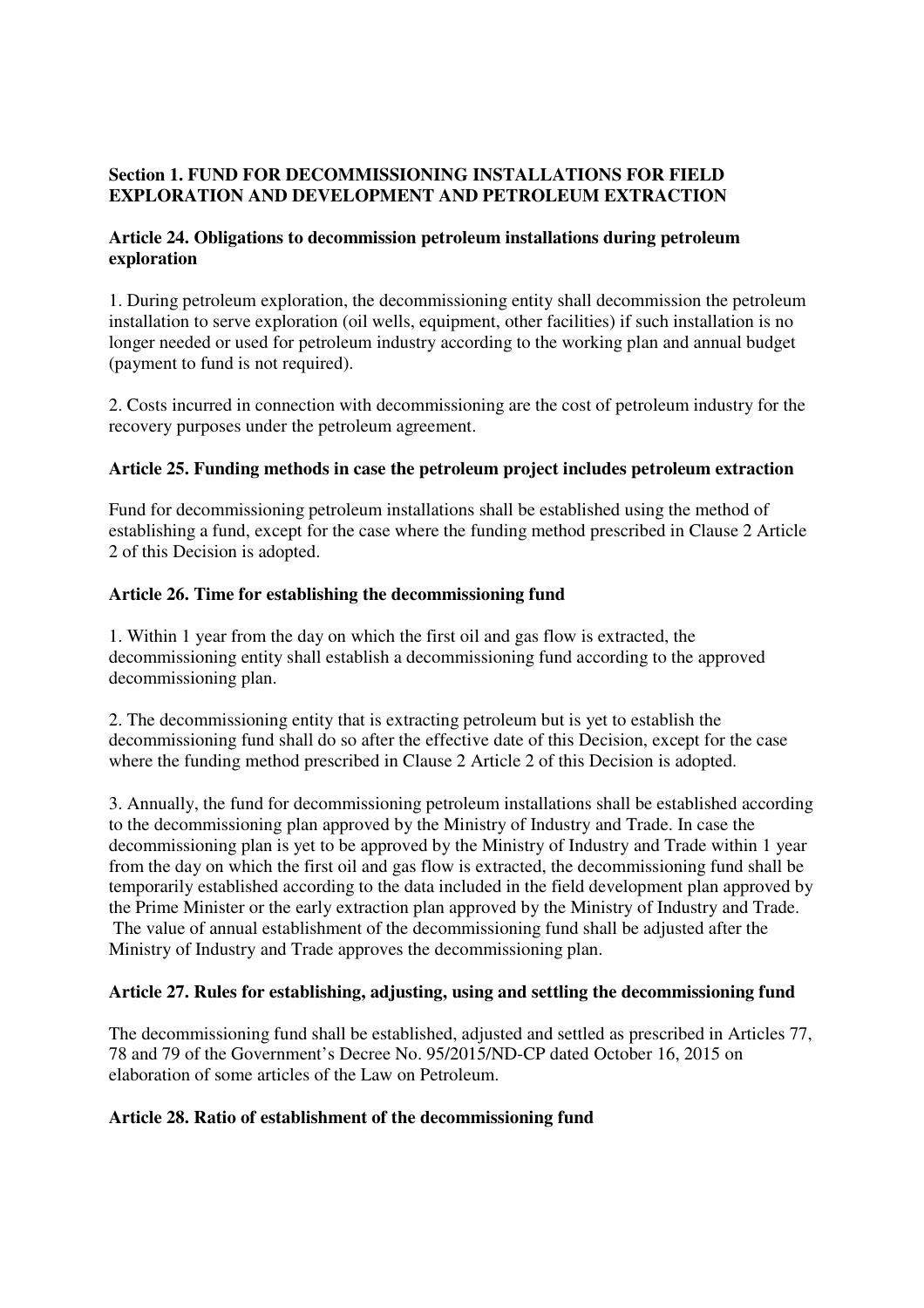The annual ratio of establishment of the decommissioning fund is determined according to the following formula:

$$
E_n = \frac{A_n x (B_n - C_{(n-1)} - I_{(n-1)})}{D_n}
$$

Where:

- En: Establishment ratio of year n, expressed as USD.

- An: Oil production of year n, equal to the production in the corresponding year, expressed as barrels.

 $-B_n$ : Total decommissioning costs determined in year n,  $B_n = (b_1 - b_2)$ , where:

 $+ b_1$ : Total costs estimated during implementation of the decommissioning plan (most recently approved), expressed as USD.

 $+ b_2$ : Estimated costs determined during implementation of the decommissioning plan (most recently approved) corresponding to the decommissioned equipment, property or installation by year (n-1), expressed as USD.

 $-C_{(n-1)}$ : The balance of the decommissioning fund on 31 December year (n-1) is equal to total balance of all accounts into which PVN deposited of the corresponding mine and is confirmed in writing by relevant commercial banks, expressed as USD.

 $-I_{(n-1)}$ : Deposit interest received by the decommissioning entity after PVN, on behalf of the, discharge obligations to state budget (if any) for year n-1.

-  $D_n$ : Remaining recoverable reserves,  $D_n = d_1 - d_2$ , where:

 $+ d_1$ : Recoverable reserves determined during implementation of the development plan or early extraction plan approved by a competent authority by the end of year n, expressed as barrels.

 $+ d_2$ : Total production of oil from relevant mine(s) by year (n-1), expressed as barrels.

## **Article 29. Obligations to establish and transfer the decommissioning fund in case the decommissioning entity terminates mine extraction or the petroleum contract expires**

1. Before terminating mine extraction or petroleum contract ahead of schedule, the decommissioning entity shall sufficiently establish the decommissioning fund as prescribed in this Decision.

2. In case the petroleum installation does not have to be decommissioned on the date of termination of mine extraction or petroleum contract, the decommissioning entity shall transfer entire fund to PVN.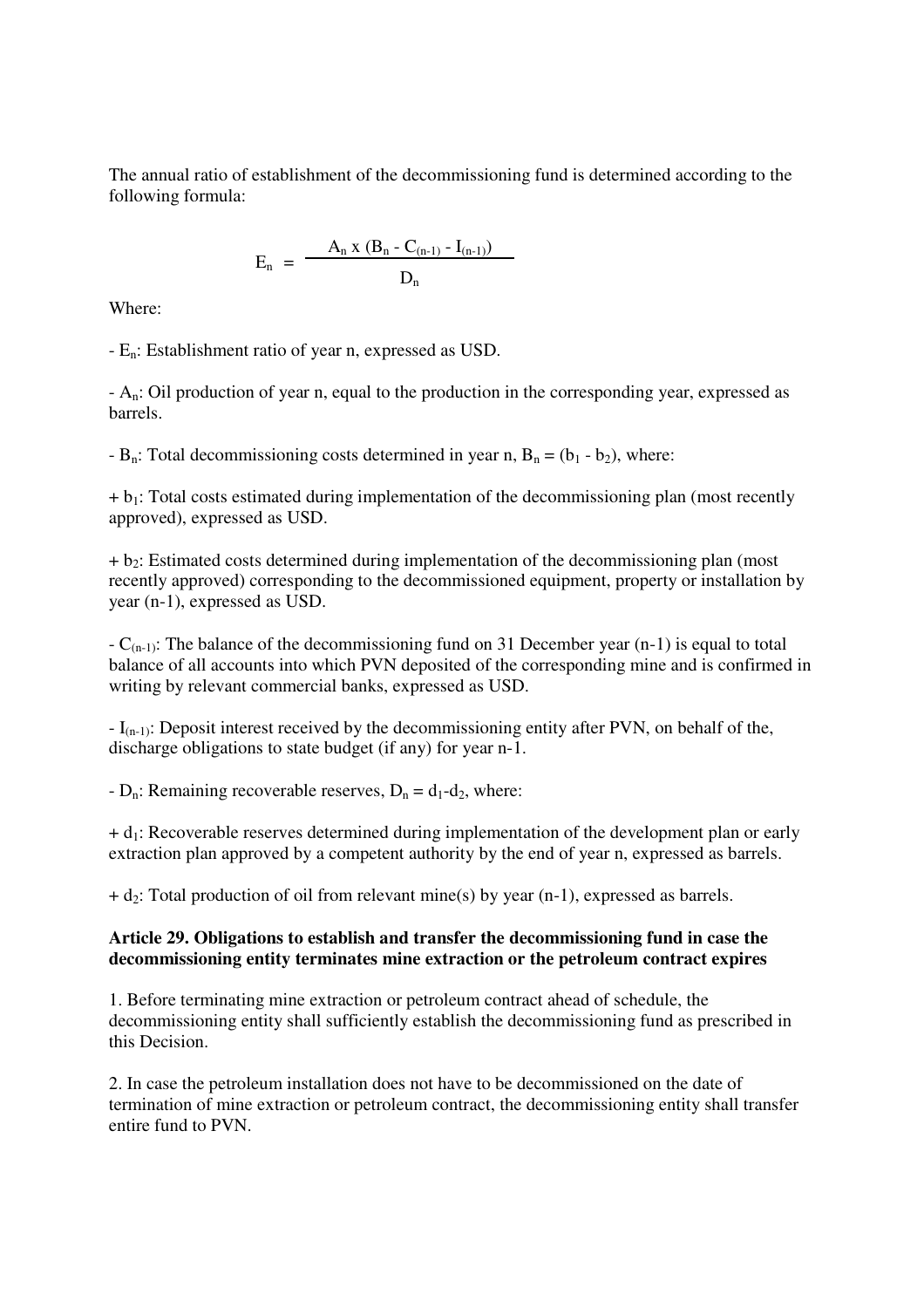# **Article 30. Currency in establishment of the decommissioning fund**

The currency in establishment of the decommissioning fund is US dollar.

## **Article 31. Management of the decommissioning fund**

1. The fund for decommissioning petroleum installations shall be managed by PVN.

2. While the decommissioning fund is yet to be used, PVN shall transfer the decommissioning fund allocated to each mine or petroleum contract to accounts at the relevant stable commercial banks listed by the State Bank. The interests annually generated after discharging financial obligations to the state shall be recorded as an increase in the decommissioning fund.

3. Tax shall be paid in case the decommissioning fund generates interest

In case the decommissioning fund generates interest, the decommissioning entity shall declare and pay corporate income tax in accordance with regulations of the law on corporate income tax. Such interest shall be separately managed in order to impose tax obligation in accordance with regulations.

## **Article 32. Using, inspecting and settling the decommissioning fund**

1. Using the fund for decommissioning of petroleum installations.

The decommissioning entity may use the fund for decommissioning petroleum installations according to the approved plan and annually approved working plan and decommissioning budget. Within 20 working days from the receipt of the decommissioning entity's request for funding and relevant documents, PVN shall transfer the amount requested according to the approved decommissioning plan. The decommissioning entity shall cover the difference between the fund provided by PVN and the actual decommissioning costs.

The estimated costs of decommissioning of the decommissioned installation item shall be removed from total decommissioning costs determined during the implementation of the most recently plan as the basis for estimating the fund for decommissioning of the next project.

2. Inspecting the use of the decommissioning fund

PVN shall carry out annual audit and determine the costs covered by the decommissioning fund.

3. Settling the decommissioning fund

a) Within 30 working days from the date on which the Ministry of Industry and Trade approves the report on completed petroleum installation, PVN shall cooperate with the decommissioning entity in settling the decommissioning costs.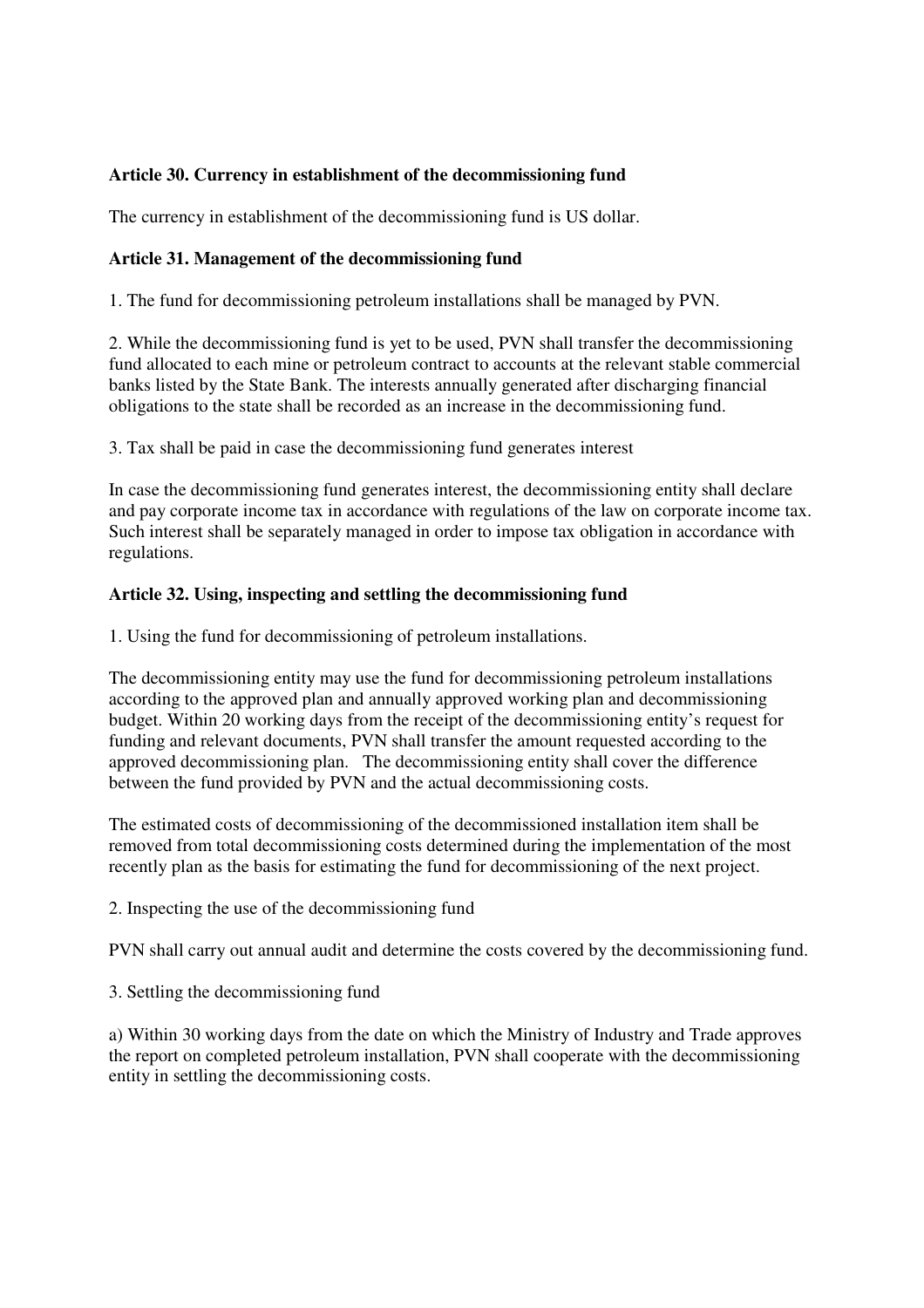b) In case after settlement, the balance of the decommissioning fund is greater than 0, the remaining amount of the decommissioning fund shall be handled as follows:

- If the decommissioning entity has recovered entire amount extracted from the decommissioning fund, the fund balance shall be distributed to such decommissioning entity and PVN according to the proportion of oil or gas profit distribution.

- If the decommissioning entity has not yet recovered the amount extracted from the decommissioning fund, the remaining amount of the decommissioning fund shall be refunded to the decommissioning entity. The balance of the decommissioning fund after the offsetting (if any) shall be distributed to the decommissioning entity and PVN according to the proportion of oil or gas profit distribution.

4. PVN shall submit an annual report on management, use, inspection and settlement of the decommissioning fund to the Ministry of Industry and Trade and the Ministry of Finance.

## **Article 33. Handling the difference in the fund received by PVN and fund for decommissioning of petroleum installations**

1. In case the decommissioning fund is greater than decommissioning costs, PVN shall fulfill financial obligations and give allocation as prescribed by law.

2. In case the decommissioning fund is less than the decommissioning costs, PVN may include the deficit in its operating costs for up to 5 years.

# **Section 2. FUND FOR DECOMMISSIONING GAS INSTALLATIONS**

## **Article 34. Funding methods**

1. Fund for decommissioning gas installations shall be established using the method of establishing a fund.

2. The gas installation decommissioning costs covered by the annually extracted amount shall be included in the decommissioning entity's operating costs.

## **Article 35. Time for establishing the decommissioning fund**

Within 1 year from the date on which the first gas flow is transported or treated, the decommissioning entity shall establish a decommissioning fund or establish it after the gas decommissioning plan is approved.

## **Article 36. Ratio of establishment of the decommissioning fund**

The annual ratio of establishment of the fund for decommissioning a gas installation is determined according to the following formula: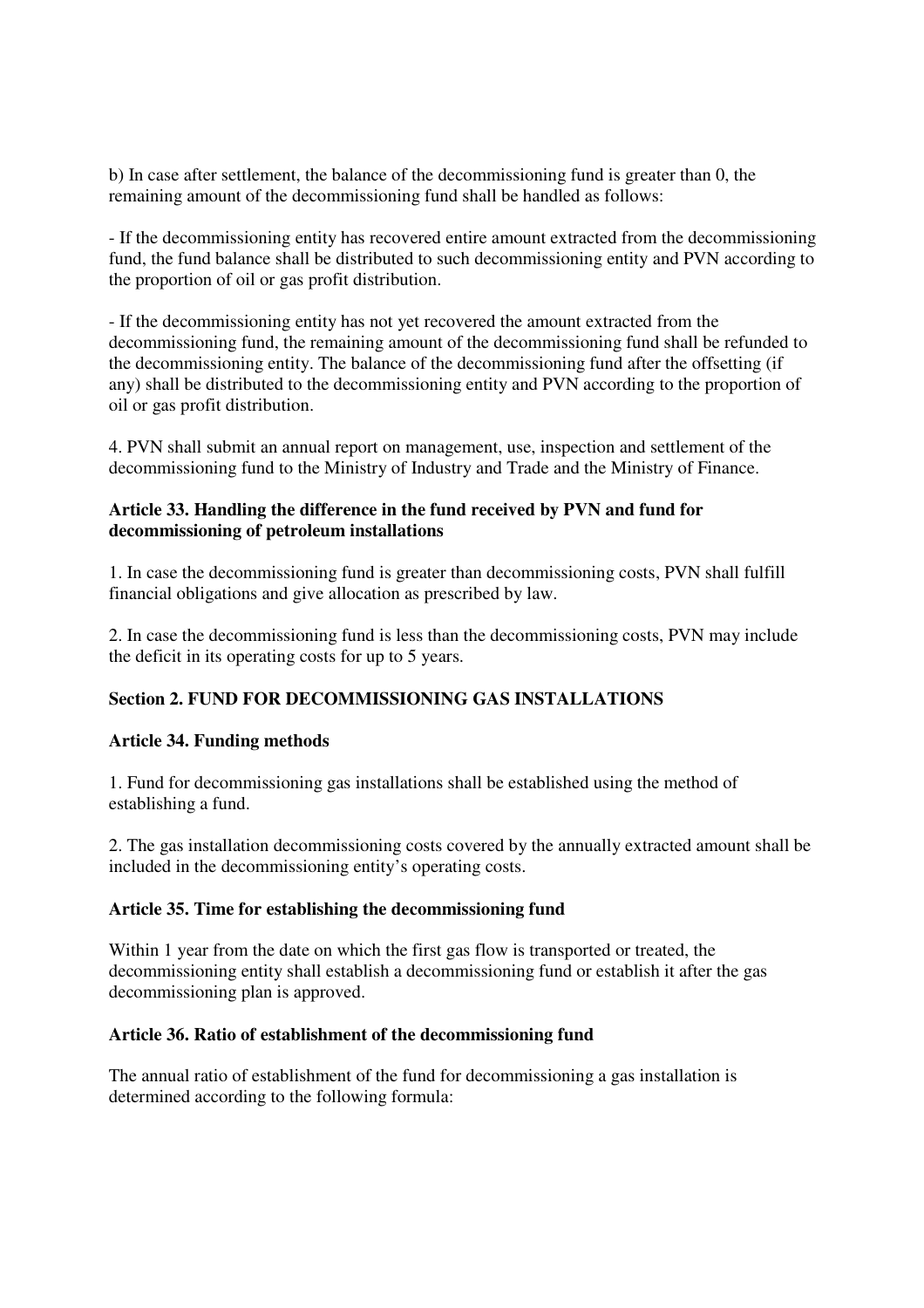$$
E_n = \frac{A_n x (B - C_{(n-1)})}{D_n}
$$

Where:

- En: Establishment ratio of year n, expressed as VND;

- An: gas production transported in year n according to the approved gas installation plan, expressed as  $m^3$ ;

- B: Approved total decommissioning costs;

 $-C_{(n-1)}$ : The balance of the decommissioning costs on December 31 year (n-1) (including principal and interest until the end of year (n-1)), expressed as VND;

 $-D_n$ : The remaining transported total gas of year n according to the approved investment report, expressed as  $m^3$ .

# **Article 37. Management of the decommissioning fund**

1. The gas installation owner shall establish, manage and use the fund according to the approved decommissioning plan. In the cases where the gas installation is retained as prescribed in Article 23 of this Decision, the gas installation owner shall record the fund balance in the owner's income.

2. While the fund is yet to be used, the decommissioning entity shall transfer the fund allocated to each gas project to accounts at the relevant stable commercial banks listed by the State Bank. The interests annually generated after discharging financial obligations to the state shall be recorded as an increase in the decommissioning fund.

3. In case the fund generates interest, the decommissioning entity shall declare and pay corporate income tax in accordance with regulations of the law on corporate income tax. Such interest shall be separately managed in order to impose tax obligation in accordance with regulations.

4. The decommissioning entity shall submit an annual report on establishment, management and use of the fund according to the approved decommissioning plan to the Ministry of Industry and Trade.

5. In case multiple investors invest in a gas installation, all of them are owners of the decommissioning fund0}

## **Article 38. Using and settling the decommissioning fund**

1. The fund shall be used for decommissioning of the gas installation. The decommissioning entity may use the fund to decommission the gas installation according to the approved gas decommissioning plan.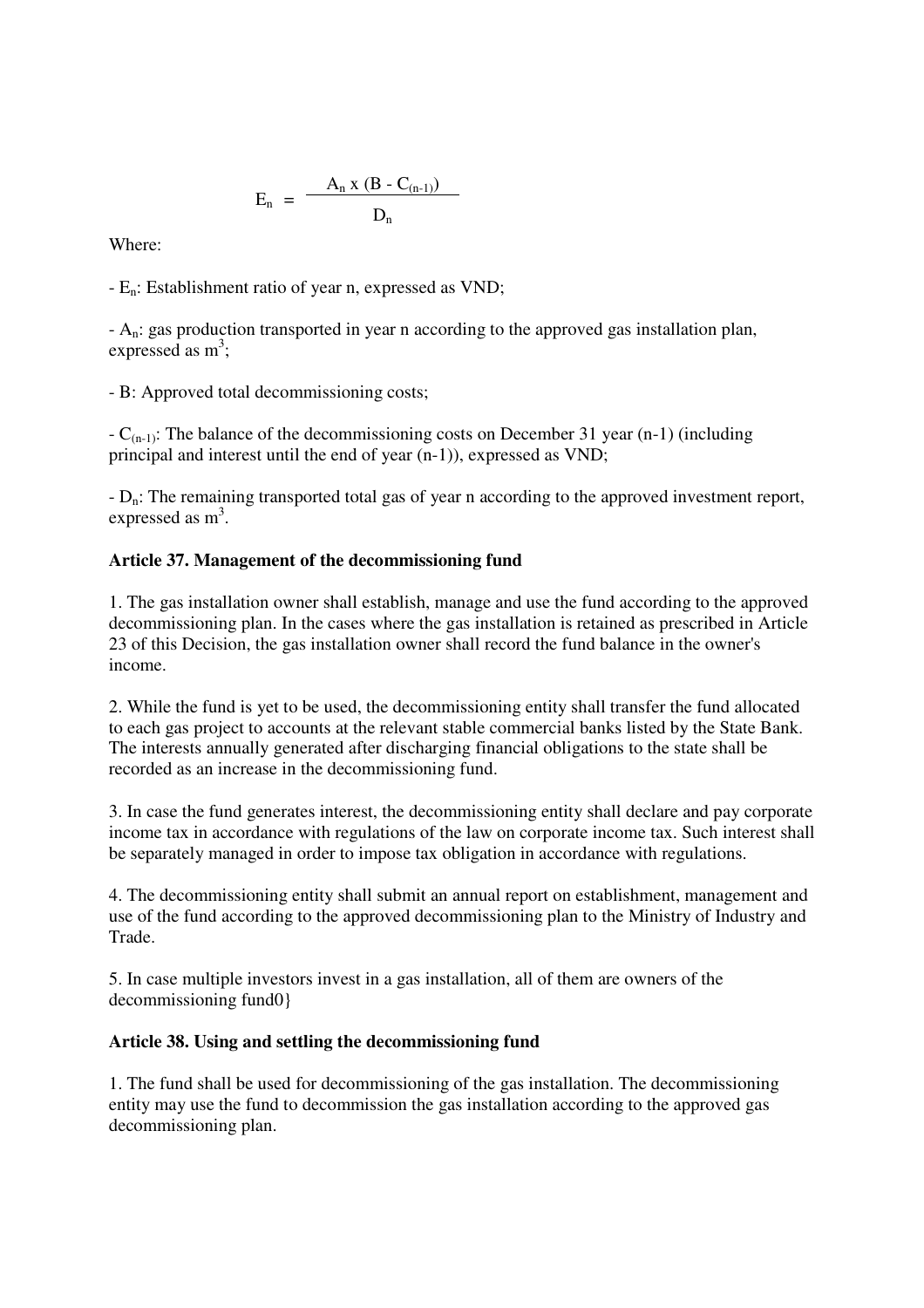2. The fund shall be settled in accordance with regulations of law.

3. Regarding the balance of the fund

a) In case the fund is greater than demands necessary for gas installation decommissioning costs, the difference is the installation owner's income after discharging financial obligations to the State in accordance with regulations of law.

b) In case the fund is not sufficient for demands necessary for gas installation decommissioning costs, at least 6 months before the installation expires or is terminated, the decommissioning entity shall make a contribution according to the approved gas petroleum decommissioning plan, which is corresponding to the stakes in owning the installation.

## **Article 39. Currency in establishment of the fund**

The currency in establishment of the fund is VND.

## **Chapter V**

## **IMPLEMENTATION CLAUSE**

### **Article 40. Responsibilities of Ministries**

1. The Ministry of Industry and Trade shall take charge and cooperate with the Ministry of Transport, the Ministry of Natural Resources and Environment, the Ministry of Construction and the Ministry of Finance in inspecting decommissioning of petroleum installations.

2. The Ministry of Finance shall cooperate with the Ministry of Industry and Trade in inspecting management, use and settlement of the fund.

3. The State Bank of Vietnam

a) Annually, provide the list of stable commercial banks for PVN and the decommissioning managing the fund for decommissioning gas installations in accordance with regulations of this Decision<sup>1</sup>

b) In case it is discovered that the commercial banks on the list of stable banks may be kept under special control or insolvent, the State Bank of Vietnam shall promptly inform PVN and the decommissioning entity managing the fund for decommissioning gas installations.

4. The Ministry of Natural Resources and Environment, the Ministry of Construction and the Ministry of Transport shall, within their competence, cooperate with the Ministry of Industry and Trade in performing state management of petroleum installation decommissioning.

# **Article 41. Transition clause**